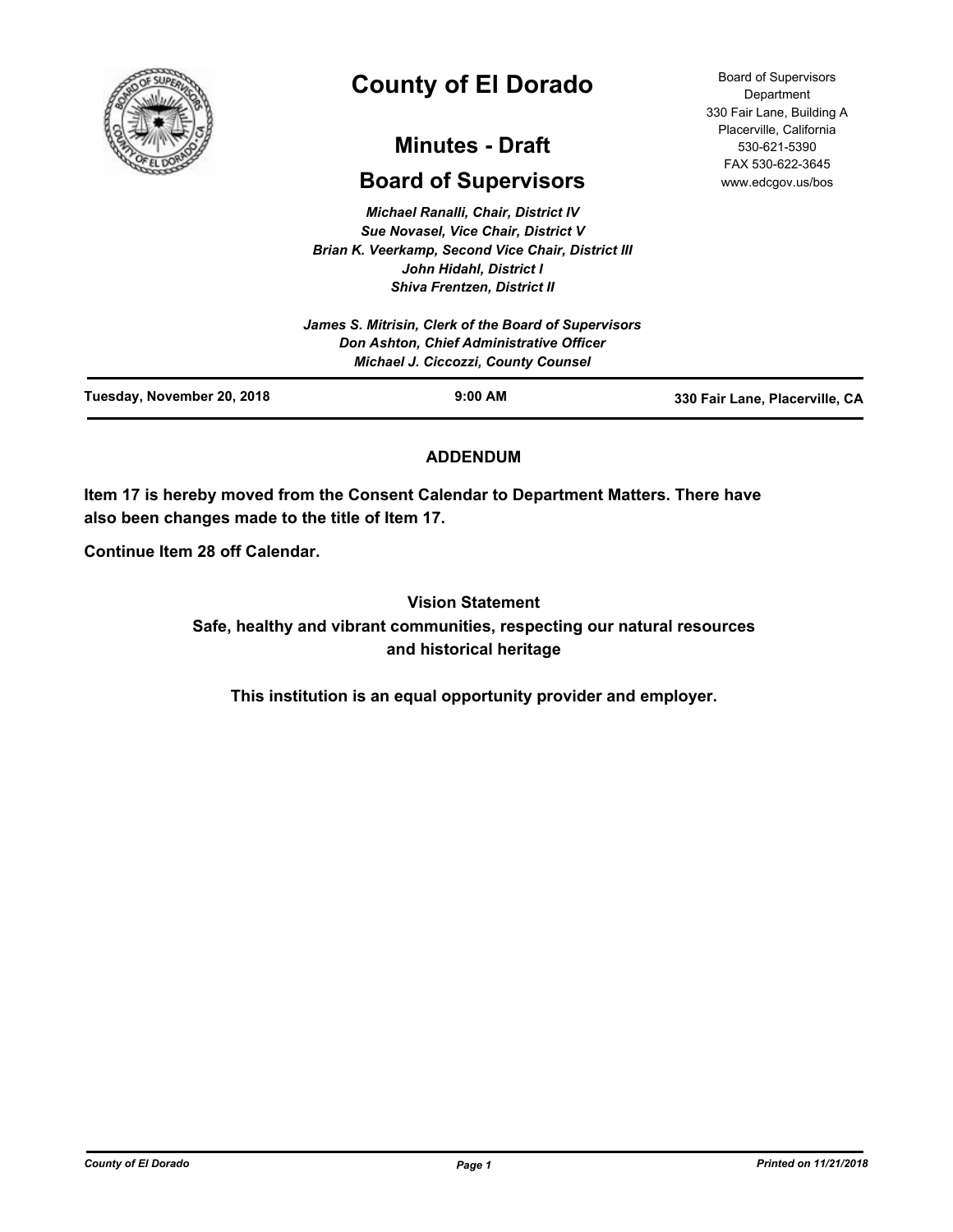Live Web Streaming and archiving of most Board of Supervisors meeting videos, all meeting agendas, supplemental materials and meeting minutes are available on the internet at: http://eldorado.legistar.com/Calendar.aspx

To listen to open session portions of the meeting in real time, dial (530) 621-7603. This specialized dial in number is programmed for listening only and is operable when the audio system inside the meeting room is activated. Please be advised that callers will experience silence anytime the Board is not actively meeting, such as during Closed Session or break periods.

The County of El Dorado is committed to ensuring that persons with disabilities are provided the resources to participate in its public meetings. Please contact the office of the Clerk of the Board if you require accommodation at 530-621-5390 or via email, edc.cob@edcgov.us.

The Board of Supervisors is concerned that written information submitted to the Board the day of the Board meeting may not receive the attention it deserves. The Board Clerk cannot guarantee that any FAX, email, or mail received the day of the meeting will be delivered to the Board prior to action on the subject matter.

The Board meets simultaneously as the Board of Supervisors and the Board of Directors of the Air Quality Management District, In-Home Supportive Services, Public Housing Authority, Redevelopment Agency and other Special Districts.

For Purposes of the Brown Act § 54954.2 (a), the numbered items on this Agenda give a brief description of each item of business to be transacted or discussed. Recommendations of the staff, as shown, do not prevent the Board from taking other action.

Materials related to an item on this Agenda submitted to the Board of Supervisors after distribution of the agenda packet are available for inspection during normal business hours in the public viewing packet located in Building A, 330 Fair Lane, Placerville or in the Board Clerk's Office located at the same address. Such documents are also available on the Board of Supervisors' Meeting Agenda webpage subject to staff's ability to post the documents before the meeting.

### **PROTOCOLS FOR PUBLIC COMMENT**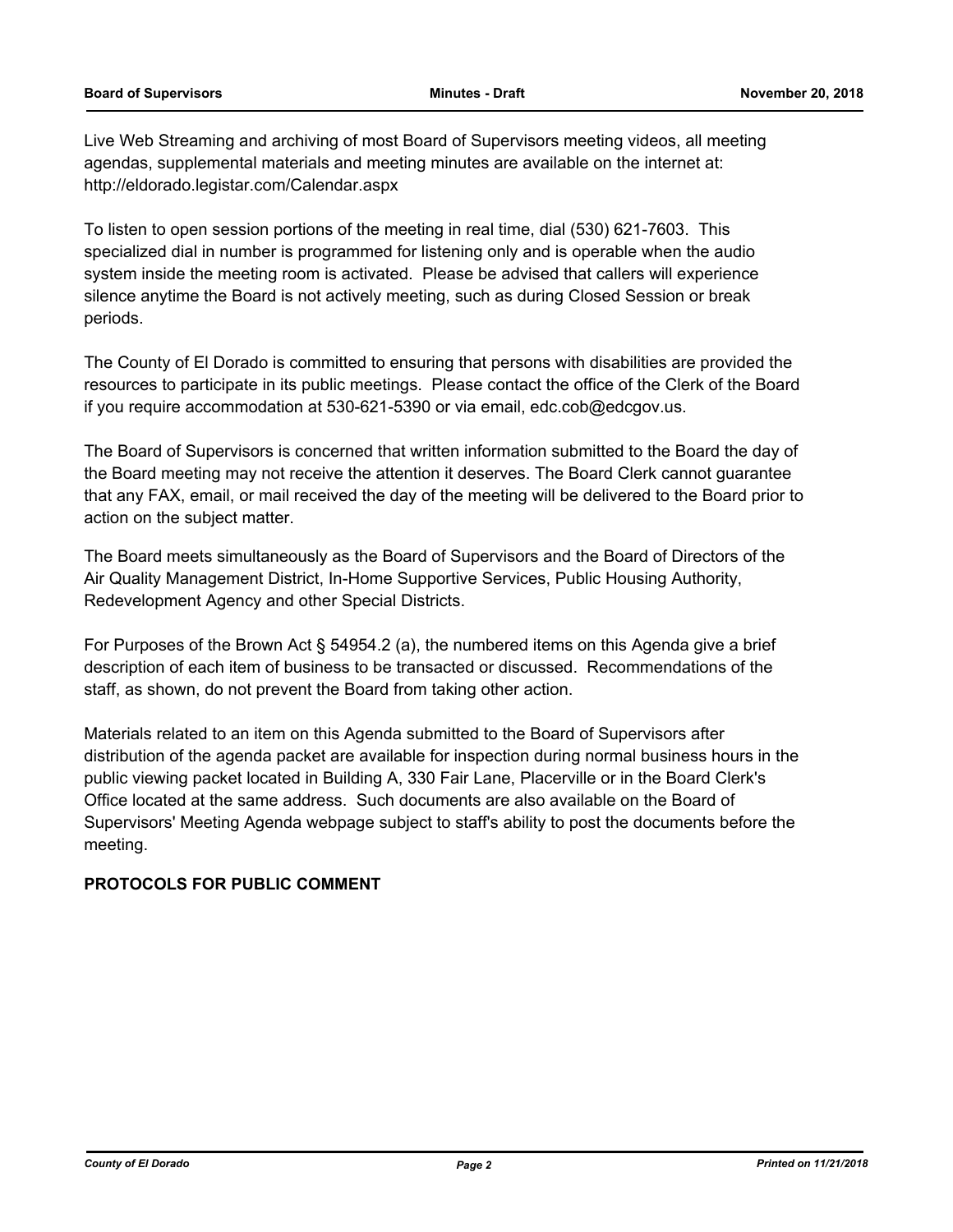Public comment will be received at designated periods as called by the Board Chair.

Public comment on items scheduled for Closed Session will be received before the Board recesses to Closed Session.

Except with the consent of the Board, individuals shall be allowed to speak to an item only once.

On December 5, 2017 the Board adopted the following protocol relative to public comment periods:

Time for public input will be provided at every Board of Supervisors meeting. Individuals will have three minutes to address the Board. Individuals authorized by organizations will have three minutes to present organizational positions and perspectives and may request additional time, up to five minutes. At the discretion of the Board, time to speak by any individual may be modified.

A total of 20 minutes will be allocated for public comment during Open Forum and for each agenda item to be discussed. Public comment on certain agenda items designated and approved by the Board may be treated differently with specific time limits per speaker or a limit on the total amount of time designated for public comment. It is the intent of the Board that quasi-judicial matters have additional flexibility depending upon the nature of the issue.

Individual Board members may ask clarifying questions but will not engage in substantive dialogue with persons providing input to the Board.

If a person providing input to the Board creates a disruption by refusing to follow Board guidelines, the Chair of the Board may take the following actions.

Step 1. Request the person adhere to Board guidelines. If the person refuses, the Chair may ask the Clerk to turn off the speaker's microphone.

Step 2. If the disruption continues, the Chair may order a recess of the Board meeting.

Step 3. If the disruption continues, the Chair may order the removal of the person from the Board meeting.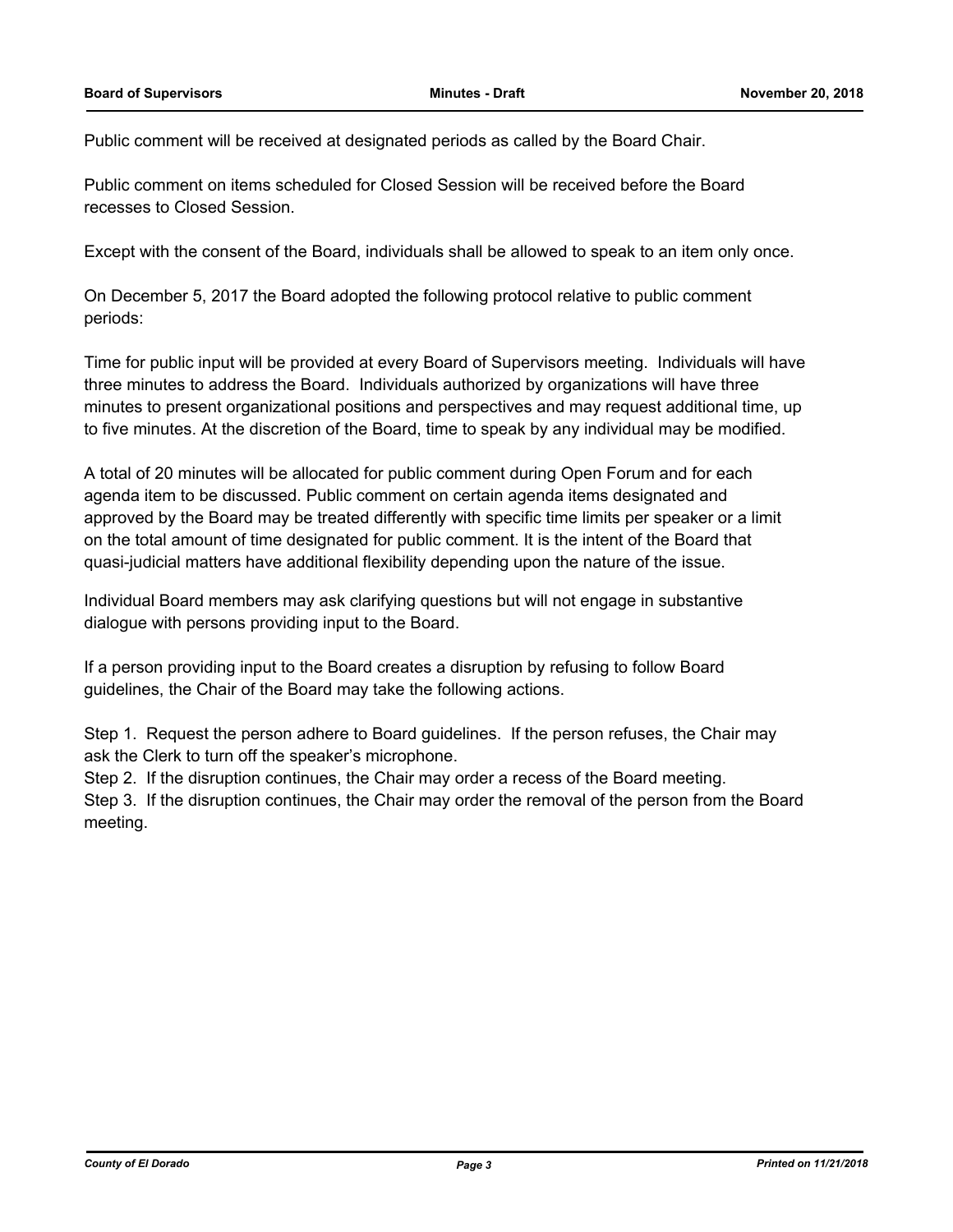#### **9:01 A.M. - CALLED TO ORDER**

Present: 5 - Supervisor Veerkamp, Supervisor Frentzen, Supervisor Ranalli, Supervisor Novasel and Supervisor Hidahl

#### **INVOCATION AND PLEDGE OF ALLEGIANCE TO THE FLAG**

**Supervisors Novasel and Hidahl gave the invocation. Supervisor Veerkamp led the Pledge of Allegiance to the Flag.**

#### **ADOPTION OF THE AGENDA AND APPROVAL OF THE CONSENT CALENDAR**

*Public Comment: K. Payne*

**A motion was made by Supervisor Veerkamp, seconded by Supervisor Frentzen to Adopt the Agenda and Approve the Consent Calendar with the following changes:**

**Pull items 2, 15 and 16 for discussion.**

**Yes:** 5 - Veerkamp, Frentzen, Ranalli, Novasel and Hidahl

The Board may make any necessary additions, deletions or corrections to the agenda including moving items to or from the Consent Calendar and adopt the agenda and the Consent Calendar with one single vote. A Board member may request an item be removed from the Consent Calendar for discussion and separate Board action. At the appropriate time as called by the Board Chair, members of the public may make a comment on matters on the Consent Calendar prior to Board action.

#### **OPEN FORUM**

*Public Comment: M. Smith, K. Payne, M. Lane, T. Kayes, B. Richart.*

[18-1845](http://eldorado.legistar.com/gateway.aspx?m=l&id=/matter.aspx?key=25195) **OPEN FORUM** (See Attachment)

Open Forum is an opportunity for members of the public to address the Board of Supervisors on subject matter that is not on their meeting agenda and within their jurisdiction. Public comments during Open Forum are limited to three minutes per person. Individuals authorized by organizations will have three minutes to present organizational positions and perspectives and may request additional time, up to five minutes. The total amount of time reserved for Open Forum is 20 Minutes.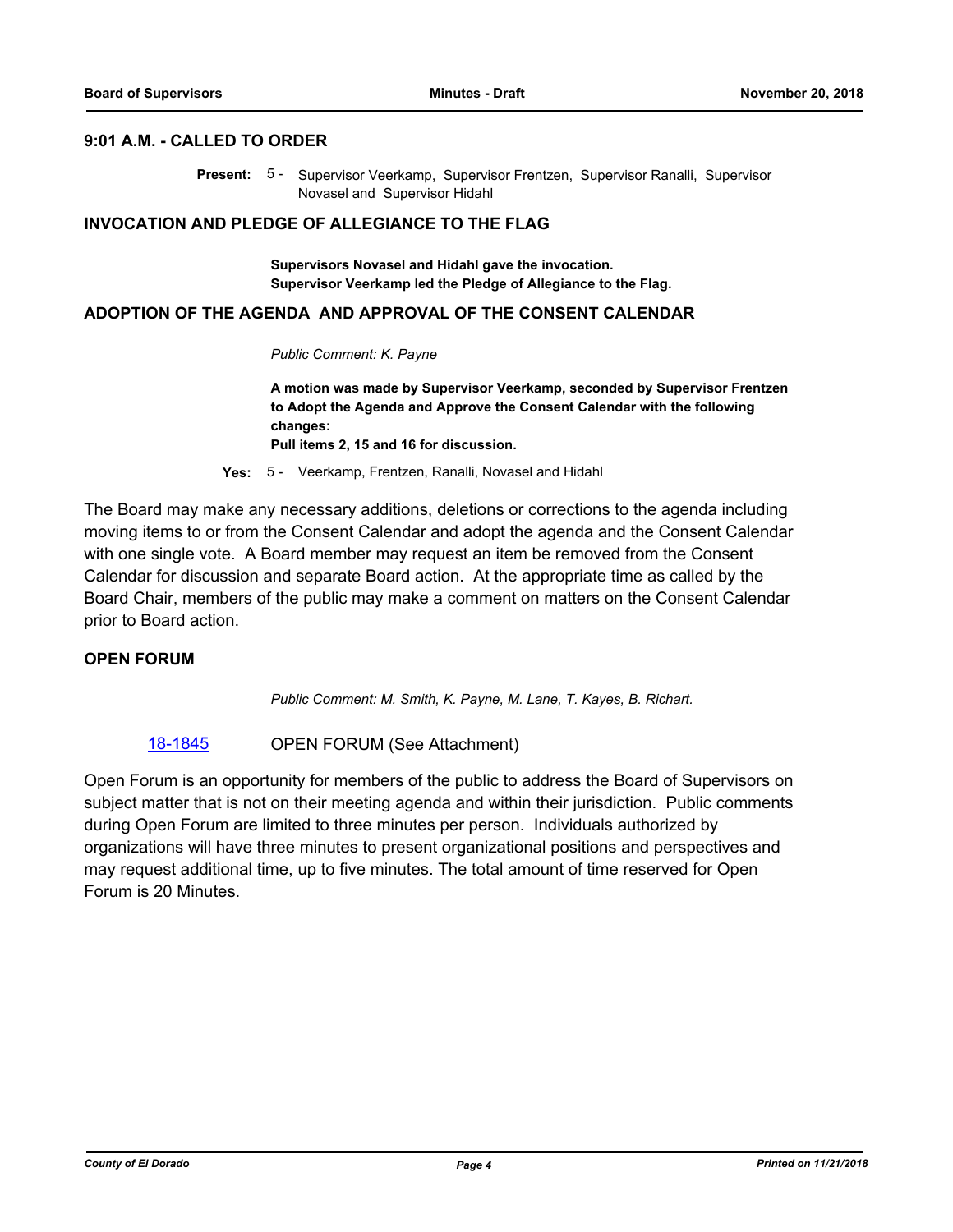#### **CONSENT CALENDAR**

**1.** [18-1806](http://eldorado.legistar.com/gateway.aspx?m=l&id=/matter.aspx?key=25157) Clerk of the Board recommending the Board approve the Minutes from the regular meeting of the Board on November 13, 2018.

**This matter was Approved upon adoption of the Consent Calendar.**

#### **GENERAL GOVERNMENT - CONSENT ITEMS**

**2.** [18-1688](http://eldorado.legistar.com/gateway.aspx?m=l&id=/matter.aspx?key=25039) Chief Administrative Office, Parks Division, recommending the Board adopt and authorize the Chair to sign Resolution **235-2018** authorizing payment of \$20,000 to the City of Placerville (City) to offset maintenance and operational costs associated with use of the Placerville Aquatic Center by residents of the County who reside outside of the City limits, with funding included in the Fiscal Year 2018-19 Adopted Budget, and find that the contribution is of general county interest and/or that the cost of maintenance is increased by reason of use by residents of the county outside of the city. (4/5 vote required for finding to Adopt Resolution)

#### **FUNDING:** General Fund.

**A motion was made by Supervisor Hidahl, seconded by Supervisor Veerkamp to Adopt Resolution 235-2018 and make a finding of a public purpose being served by providing additional recreational opportunities to County residents who use the pool, which helps promote the health and welfare of citizens.**

- **Yes:** 5 Veerkamp, Frentzen, Ranalli, Novasel and Hidahl
- **3.** [18-1782](http://eldorado.legistar.com/gateway.aspx?m=l&id=/matter.aspx?key=25133) Chief Administrative Office and Planning and Building Department recommending the Board adopt and authorize the Chair to sign Resolution of Intention **240-2018** to amend the Zoning Ordinance for the purpose of streamlining Vacation Home Rental permitting.

#### **FUNDING**: N/A

**Resolution 240-2018 was Approved upon adoption of the Consent Calendar.**

**4.** [18-1681](http://eldorado.legistar.com/gateway.aspx?m=l&id=/matter.aspx?key=25032) Clerk of the Board, based upon the recommendation of the Cameron Park Design Review Committee, recommending the Board make the following appointment to the Cameron Park Design Review Committee: Reappoint Dyana Anderly, Resident, Term Expiration 01/01/2022.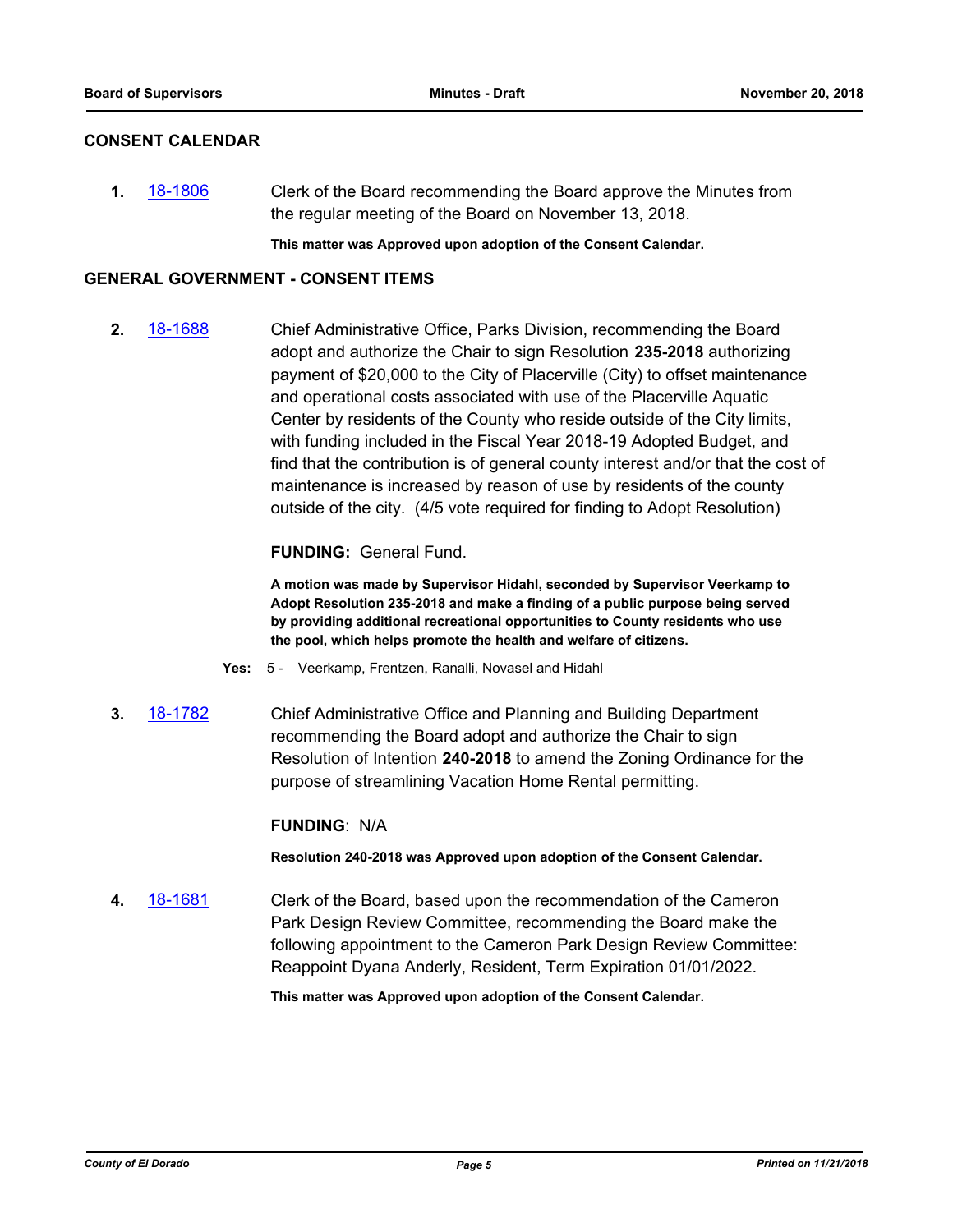- **5.** [18-1755](http://eldorado.legistar.com/gateway.aspx?m=l&id=/matter.aspx?key=25106) Human Resources Department recommending the Board approve and adopt the revised department-specific class specifications for the following:
	- 1) Chief Administrative Office: Chief Fiscal Officer UM;

2) Elections Department: Assistant Registrar of Voters and Registrar of Voters;

- 3) Human Resources Department: Director of Human Resources;
- 4) Probation Department: Chief Probation Officer;
- 5) Department of Transportation: Director of Transportation; and
- 6) Treasurer/Tax Collector's Office: Assistant Treasurer/Tax Collector.

#### **FUNDING:** N/A

**This matter was Approved upon adoption of the Consent Calendar.**

**6.** [18-1766](http://eldorado.legistar.com/gateway.aspx?m=l&id=/matter.aspx?key=25117) Human Resources Department recommending the Board consider the following:

> 1) Award Request for Proposal 19-961-007 to the successful proposer, Occu-Med;

2) Authorize the Risk Manager to negotiate an Agreement with Occu-Med, in an amount not to exceed \$237,600 for the period of January 1, 2019 through December 31, 2020 to provide occupational health services, specifically in the areas of pre-employment (post offer) physical examinations, non-DOT reasonable suspicion testing, and fitness-for-duty evaluations and examinations upon request; and

3) Authorize the Purchasing Agent to execute the agreement contingent upon approval by County Counsel and Risk Management.

**FUNDING:** Risk Management Internal Services Fund.

**This matter was Approved upon adoption of the Consent Calendar.**

**7.** [18-1617](http://eldorado.legistar.com/gateway.aspx?m=l&id=/matter.aspx?key=24968) Registrar of Voters recommending the Board approve the following Special District Board Members who have filed for office and nominees recommended by Directors in lieu of election held on Tuesday, November 6, 2018.

#### **FUNDING:** N/A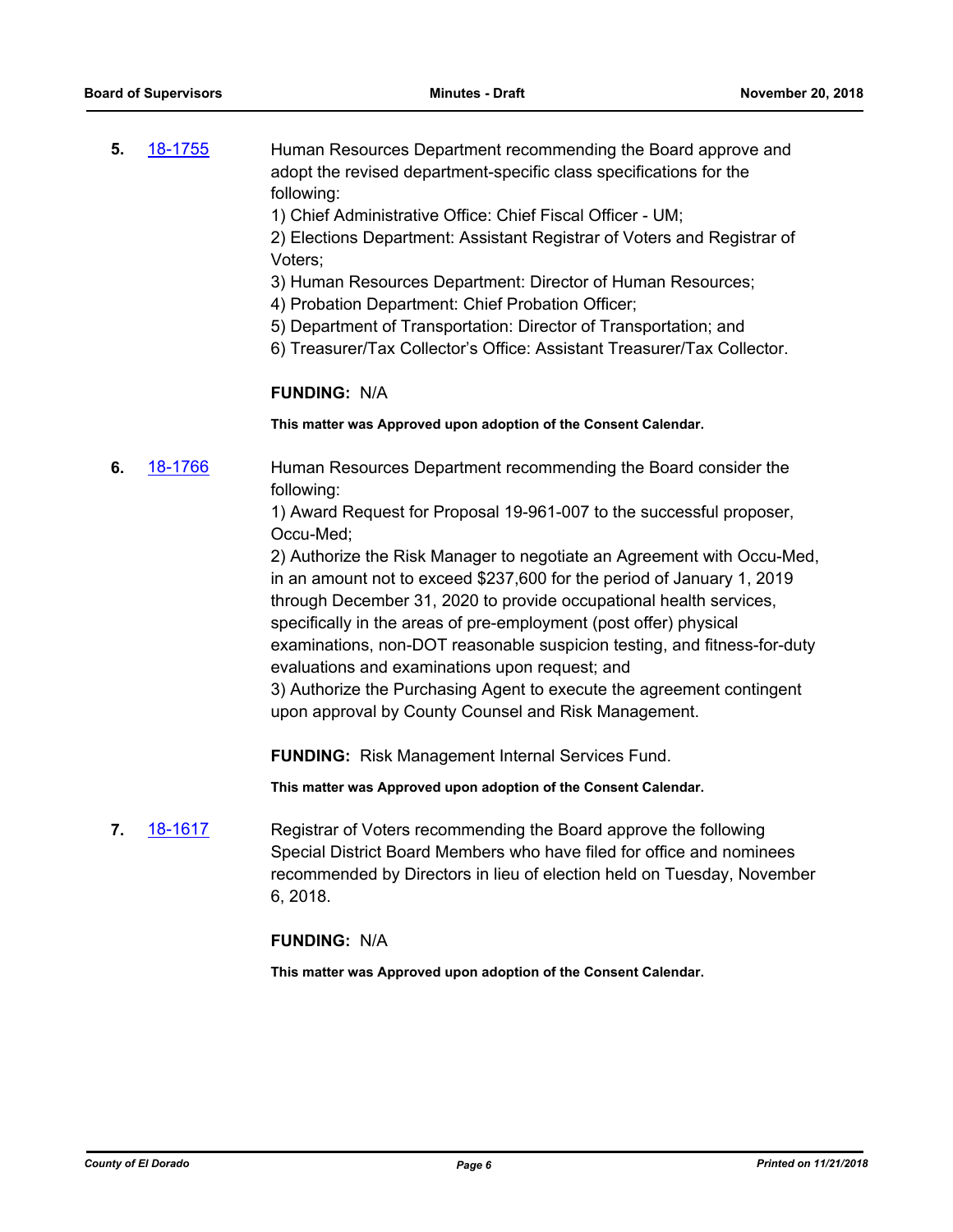**8.** [18-1156](http://eldorado.legistar.com/gateway.aspx?m=l&id=/matter.aspx?key=24506) Treasurer-Tax Collector, Revenue Recovery Division, recommending the Board authorize the Chair to sign Agreement for Services 3464 with the California Franchise Tax Board, for the term January 1, 2019 to December 31, 2021, to allow for the participation in the Court Ordered Debt Collection Program.

> **FUNDING:** Administrative fees charged by the Franchise Tax Board on amounts collected from debtors.

**This matter was Approved upon adoption of the Consent Calendar.**

**9.** [16-0305](http://eldorado.legistar.com/gateway.aspx?m=l&id=/matter.aspx?key=20961) Supervisor Ranalli recommending the Board find that a state of emergency continues to exist in El Dorado County as a result of unprecedented tree mortality due to drought conditions and related bark beetle infestations. (Cont. 11/13/18, Item 12)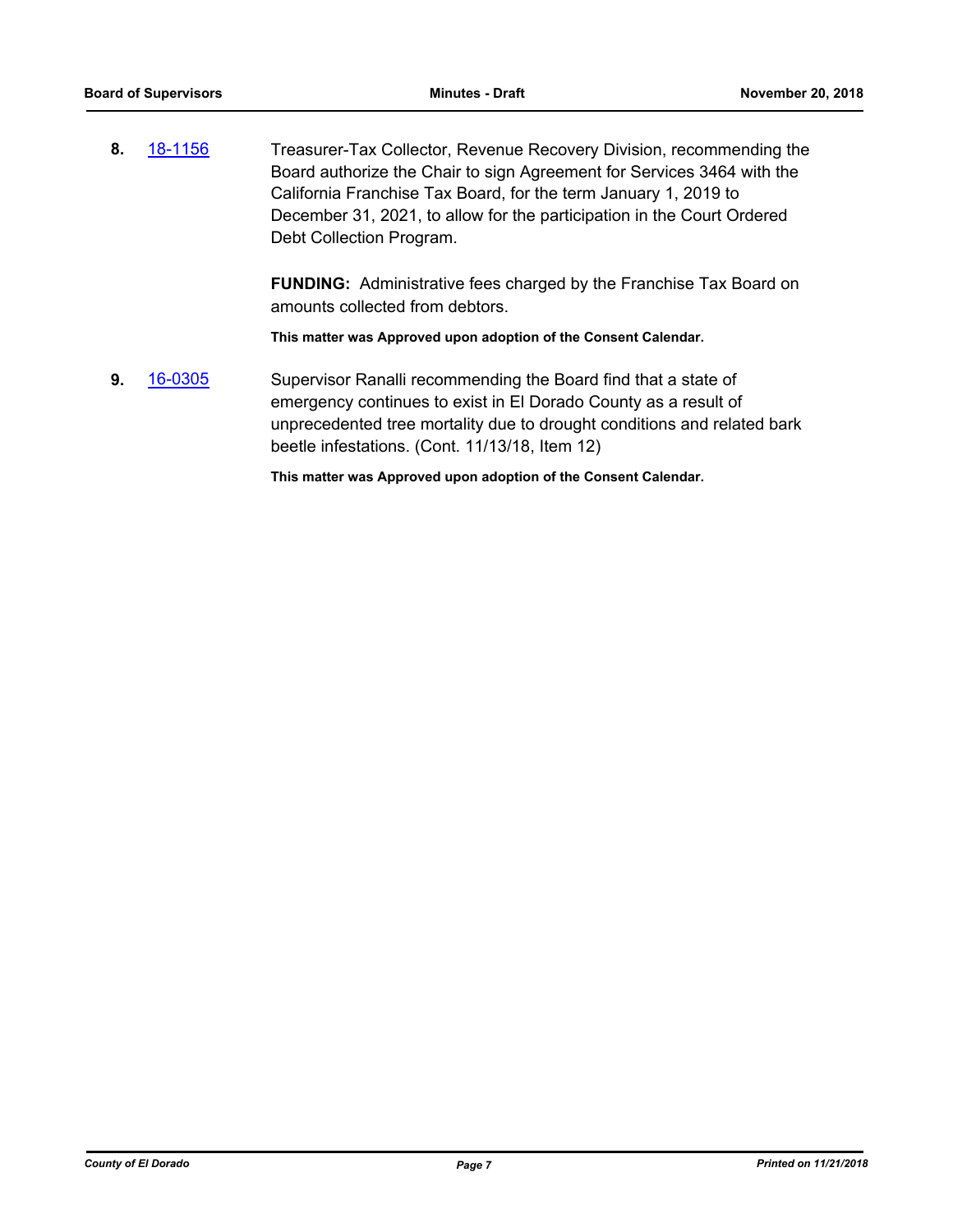## **HEALTH AND HUMAN SERVICES - CONSENT ITEMS**

| 10. 18-1728 | Health and Human Services Agency recommending the Board receive<br>and file special tax reports for County Service Area 3 and County Service<br>Area 7, specific to the County of El Dorado ambulance services for Fiscal<br>Year 2017-2018.<br><b>FUNDING:</b> Special tax and penalties on assessed properties in County<br>Service Area 3 and in County Service Area 7.                                                                                                                                                                                                                                                                                                                                                                 |
|-------------|--------------------------------------------------------------------------------------------------------------------------------------------------------------------------------------------------------------------------------------------------------------------------------------------------------------------------------------------------------------------------------------------------------------------------------------------------------------------------------------------------------------------------------------------------------------------------------------------------------------------------------------------------------------------------------------------------------------------------------------------|
|             | This matter was Approved upon adoption of the Consent Calendar.                                                                                                                                                                                                                                                                                                                                                                                                                                                                                                                                                                                                                                                                            |
| 11. 18-1658 | Health and Human Services Agency, Veterans Affairs program<br>recommending the Board:<br>1) Approve and authorize the Chair to sign the California Department of<br>Veteran Affairs "County Subvention Program Certificate of Compliance"<br>and the "Medi-Cal Cost Avoidance Program Certificate of Compliance"<br>for Fiscal Year 2018-19 for the participation in each of these programs;<br>and<br>2) Authorize the County Veterans Service Officer to actively participate in<br>the promotion of the California Veterans License Plate program under<br>California Military and Veterans Code Section 972.1.<br><b>FUNDING</b> State & Federal Funding (\$81,143)<br>This matter was Approved upon adoption of the Consent Calendar. |
| 12. 18-1713 | Library Department recommending the Board receive and file the<br>following reports for special taxes for County Service Area 10, specific to<br>County of El Dorado library services for Fiscal Year 2017-18:<br>1) Reports pursuant to Government Code § 50075.1 that:<br>a) Specify the authority under which the County may levy a special tax for<br>library services, § 50075.1;<br>b) Define the purposes for which this tax may be used § 50075.1; and<br>c) Identify the special tax revenue fund in the County of El Dorado.<br>2) Attachments to those reports demonstrating the amount of funds<br>collected and expended pursuant to Government Code § 50075.3.<br><b>FUNDING:</b> County Service Area 10 Special Taxes.      |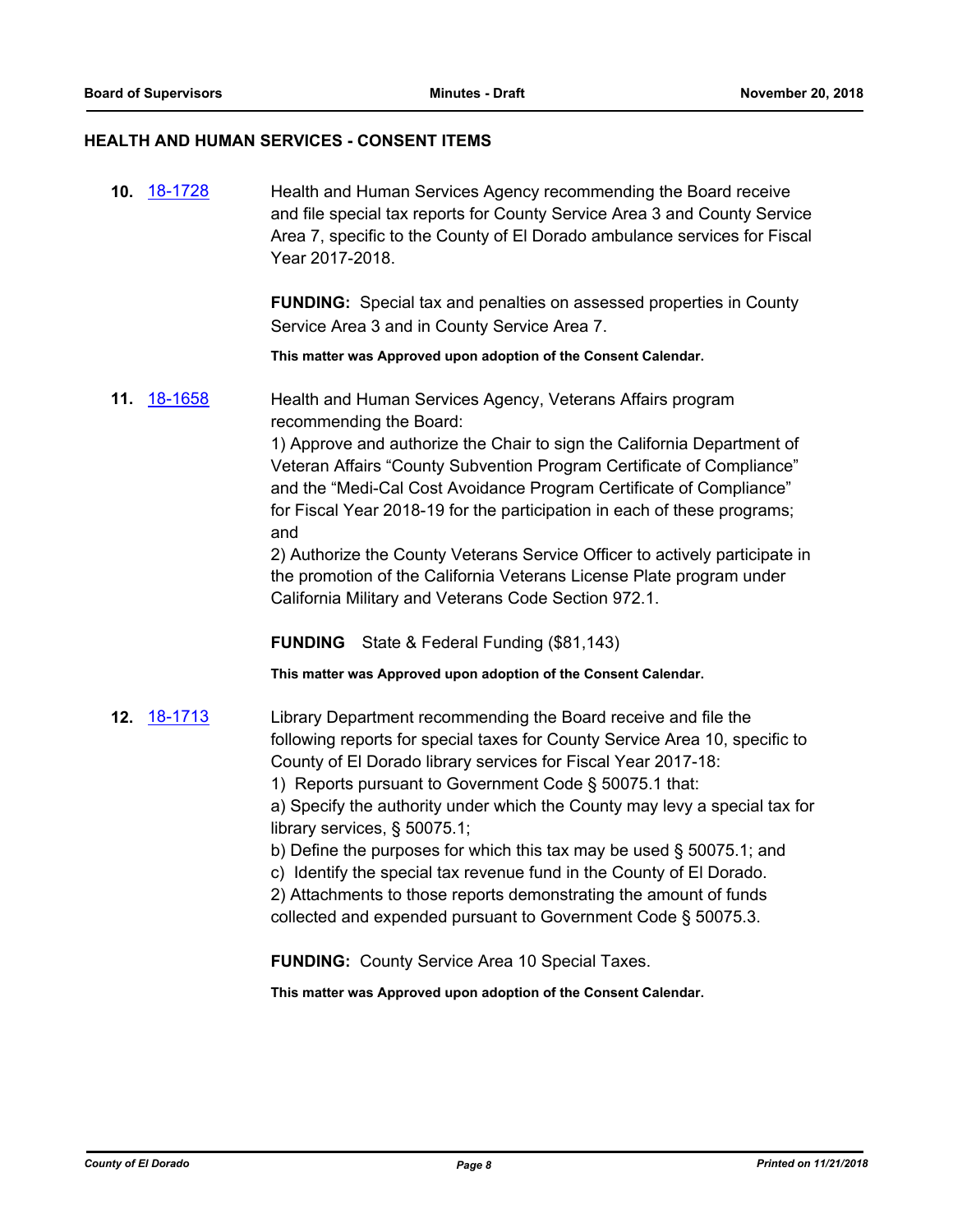#### **LAND USE AND DEVELOPMENT - CONSENT ITEMS**

**13.** [18-1752](http://eldorado.legistar.com/gateway.aspx?m=l&id=/matter.aspx?key=25103) Community Development Services, Department of Transportation, Environmental Management Department, and Chief Administrative Office, Facilities Division, recommending the Board approve the following: 1) Award Bid 19-405-021 for the purchase of Diesel Fuel and Winterization Fuel Additive to the low qualified bidders, Hunt & Sons, Inc. of Placerville, CA, and Flyers Energy, LLC of South Lake Tahoe, CA; 2) Authorize the Purchasing Agent to issue two purchase contracts totaling \$600,000, one to Hunt & Sons in the amount of \$571,000, and one to Flyers Energy in the amount of \$29,000 for a twelve month (12-month) award period, following Board approval; 3) Authorize the Purchasing Agent to increase the purchase contracts on an "as needed" basis during the awarded period as long as funding is available within the requesting department's budget; and 4) Authorize the Purchasing Agent to extend the Purchase Contracts for one (1) additional twelve (12) month award period at the same pricing, terms and conditions.

> **FUNDING:** General Fund for Facilities Generator Fuel Tanks (Categories IV & V). Road Fund Discretionary for Department of Transportation for maintenance equipment and vehicles (Categories I, II & III). CSA 10 Funding for Environmental Management Generator Fuel Tank (Category VI).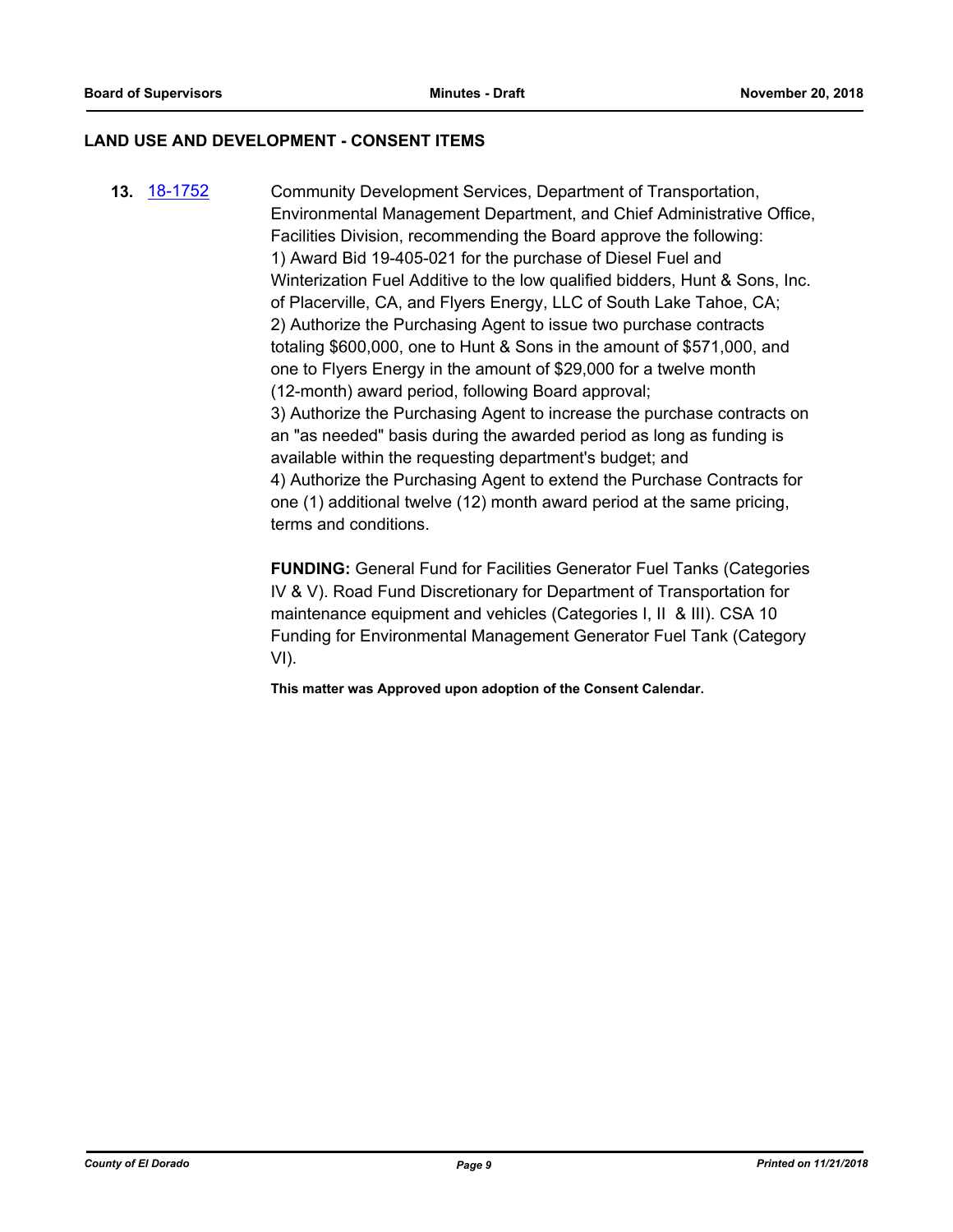| <b>14. 18-1345</b> |      | Community Development Services, Department of Transportation,<br>recommending the Board:<br>1) Award Request for Proposal 19-918-006 for on-call surveying support<br>services to the successful proposer R.E.Y. Engineers, Inc.;<br>2) Approve and authorize the Chair to sign Agreement for Services 3313<br>with R.E.Y. Engineers, Inc., for a not-to-exceed amount of \$450,000, with<br>a term commencing upon execution by both parties and expiring three<br>years thereafter;<br>3) Authorize the Purchasing Agent, or designee, to execute further<br>documents relating to Agreement for Services 3313, including<br>amendments which do not increase the maximum dollar amount or term of<br>the agreement, and contingent upon approval by County Counsel and<br>Risk Management; and<br>4) Make the findings that it is more economical and feasible to engage an<br>outside consultant to assist the County with on-call surveying support |
|--------------------|------|----------------------------------------------------------------------------------------------------------------------------------------------------------------------------------------------------------------------------------------------------------------------------------------------------------------------------------------------------------------------------------------------------------------------------------------------------------------------------------------------------------------------------------------------------------------------------------------------------------------------------------------------------------------------------------------------------------------------------------------------------------------------------------------------------------------------------------------------------------------------------------------------------------------------------------------------------------|
|                    |      | services in accordance with Ordinance 3.13.040.<br><b>FUNDING:</b> Various funding sources as detailed in the Department of<br>Transportation's Capital Improvement Program, Land Development, and<br>Right of Way projects, including federal, state, and local funding.                                                                                                                                                                                                                                                                                                                                                                                                                                                                                                                                                                                                                                                                                |
|                    |      | This matter was Approved upon adoption of the Consent Calendar.                                                                                                                                                                                                                                                                                                                                                                                                                                                                                                                                                                                                                                                                                                                                                                                                                                                                                          |
| <b>15. 18-1441</b> |      | Community Development Services, Department of Transportation,<br>recommending the Board approve the following:<br>1) Award Bid 19-961-014 for Hauling Services for the West Slope of El<br>Dorado County to the low qualified bidder, Blain Stumpf Trucking of<br>Shingle Springs, CA;<br>2) Authorize the Chair to sign an agreement for Hauling Services for the<br>West Slope of El Dorado County in the amount of \$450,000 for a thirty-six<br>month (36-month) period beginning on January 1, 2019 ending on<br>December 31, 2021; and<br>3) Authorize the Purchasing Agent to increase the contract amount and<br>sign any additional amendments to the agreement for Hauling Services<br>for the West Slope of El Dorado County on an "as needed" basis during<br>the awarded period as long as funding is available within the requesting<br>department's budget.                                                                               |
|                    |      | <b>FUNDING: Road Fund Discretionary, Senate Bill 1 - RMRA.</b>                                                                                                                                                                                                                                                                                                                                                                                                                                                                                                                                                                                                                                                                                                                                                                                                                                                                                           |
|                    |      | A motion was made by Supervisor Novasel, seconded by Supervisor Hidahl to<br>Approve action items 1 and 2 of this matter and not approve action item 3 based<br>on staff's recommendation.                                                                                                                                                                                                                                                                                                                                                                                                                                                                                                                                                                                                                                                                                                                                                               |
|                    | Yes: | 5 - Veerkamp, Frentzen, Ranalli, Novasel and Hidahl                                                                                                                                                                                                                                                                                                                                                                                                                                                                                                                                                                                                                                                                                                                                                                                                                                                                                                      |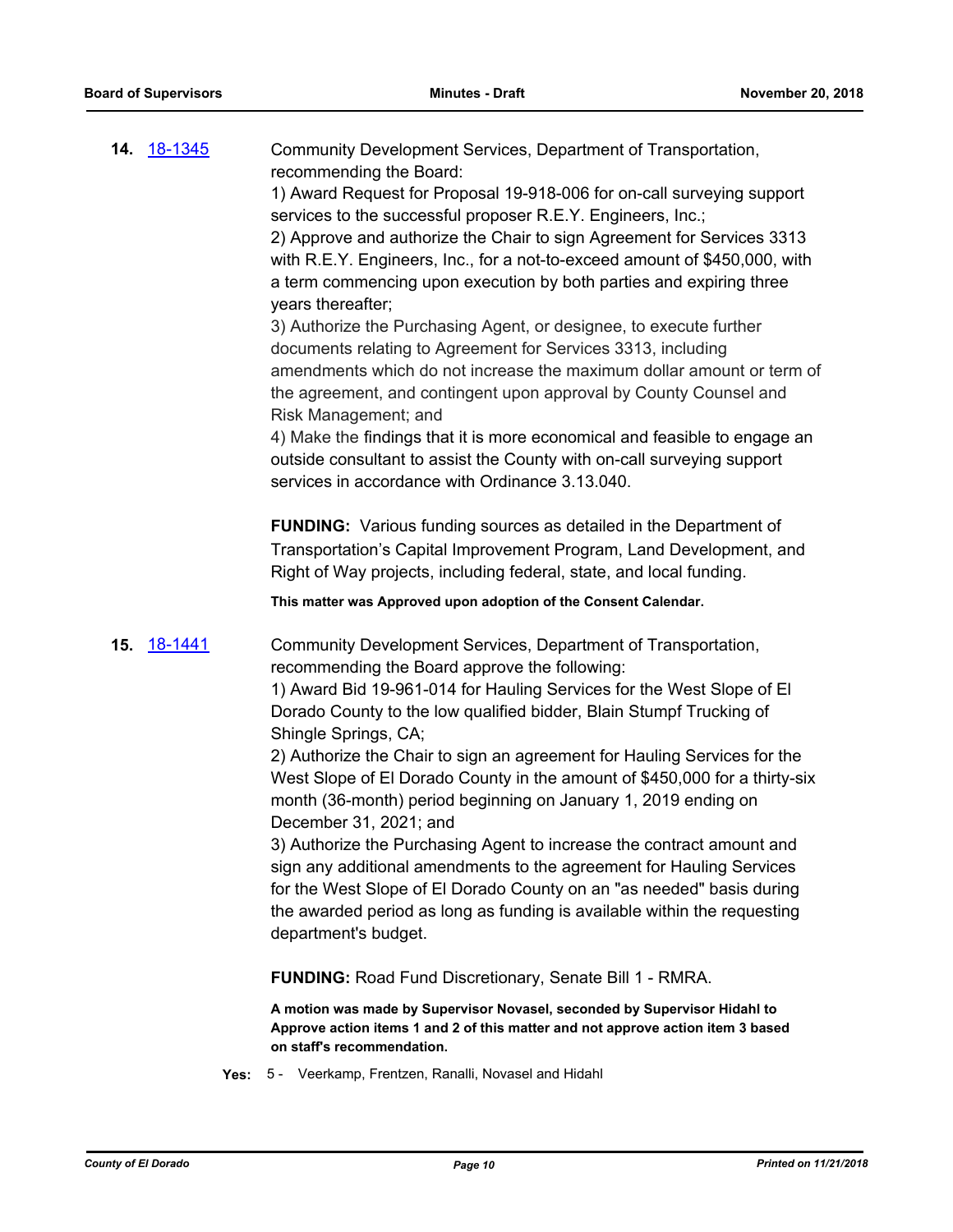**16.** [18-1540](http://eldorado.legistar.com/gateway.aspx?m=l&id=/matter.aspx?key=24891) Community Development Services, Department of Transportation - Fleet Services Unit, recommending the Board consider the following: 1) Dispense with the formal bidding process in accordance with Purchasing Ordinance 3.12.16, Section D; 2) Authorize the Purchasing Agent to utilize the State of California competitively bid Contract 1-18-23-23D for the acquisition of thirteen (13) 2019 Chevrolet Suburban Police Pursuit Vehicles for the Department of Transportation - Fleet Services Unit; and 3) Authorize the Purchasing Agent to sign a purchase order to the awarded State vendor, Winner Chevrolet of Elk Grove, CA. in the amount of \$541,632 plus applicable delivery, fees and taxes (estimated at \$41,333) for a one time purchase following Board approval.

**FUNDING:** Fleet Services Fund and Rural Counties Funds.

*Public Comment: K. Payne*

**A motion was made by Supervisor Veerkamp, seconded by Supervisor Hidahl to Approve this matter to include a clerical correction to the name of the vehicle as Chevrolet Tahoe.**

- **Yes:** 5 Veerkamp, Frentzen, Ranalli, Novasel and Hidahl
- **17. 18-1580** Community Development Services, Planning and Building Department, Long Range Planning, recommending that the Board: 1) Approve and authorize the Chair to sign a Memorandum of Understanding between El Dorado County and the El Dorado County Water Agency;

2) Approve the Introduction (First Reading) of Ordinance **5096** to repeal Ordinance 4385 and repeal and replace El Dorado County Ordinance 4325 - Providing For Public Water Planning (the repeal or amendment of Ordinance No. 4325 requires unanimous approval by the Board of Supervisors); and

3) Continue Ordinance 5096 to December 4, 2018 for Final Passage (Second Reading). (Est. Time: 20 Min.)

**FUNDING:** There is no funding associated with this item.

*Public Comment: Ken Payne*

**A motion was made by Supervisor Hidahl, seconded by Supervisor Veerkamp to Approve this matter and Continue Ordinance 5096 to December 4, 2018 for Final Passage (Second Reading) and direct staff to include additional language in the Ordinance to reference the preparation and posting on an appropriate county website the Countywide Water Management Plan and updates and Urban Water Management plans as provided for in a Memorandum of Understanding between the County of El Dorado and the El Dorado County Water Agency.**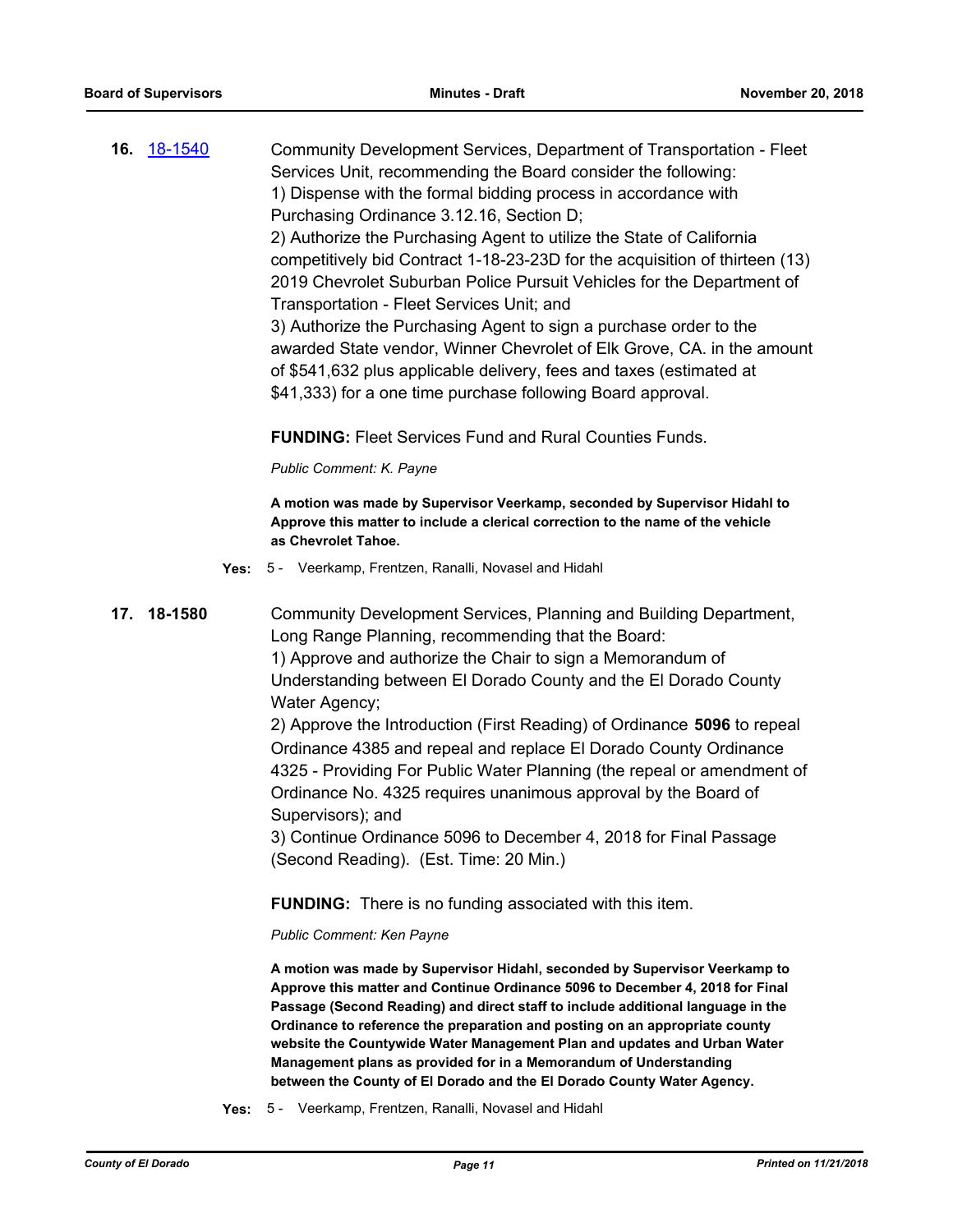#### **LAW AND JUSTICE - CONSENT ITEMS**

**18.** [18-1720](http://eldorado.legistar.com/gateway.aspx?m=l&id=/matter.aspx?key=25071) Sheriff and Probation Departments, recommending the Board approve the following: 1) Award Bid 19-200-011 for the purchase of Institutional Clothing, Bedding, Footwear, and Toiletries to the low qualified bidders, Bob Barker Company of Fuquay Varina, NC, Victory Supply Inc. of Mount

Pleasant, TN; 2) Authorize the Purchasing Agent to issue two (2) purchase contracts to the same two (2) bidders for a total of \$105,000; one to Bob Barker in the amount of \$70,000, and one to Victory Supply in the amount of \$35,000

for a twelve-month (12-month) award period following Board approval; and

3) Authorize the Purchasing Agent to increase the blanket purchase contracts on an "as needed" basis during the awarded period as long as funding is available within the requesting department's budget.

**FUNDING:** General Fund.

**This matter was Approved on the consent calendar.**

#### **END CONSENT CALENDAR**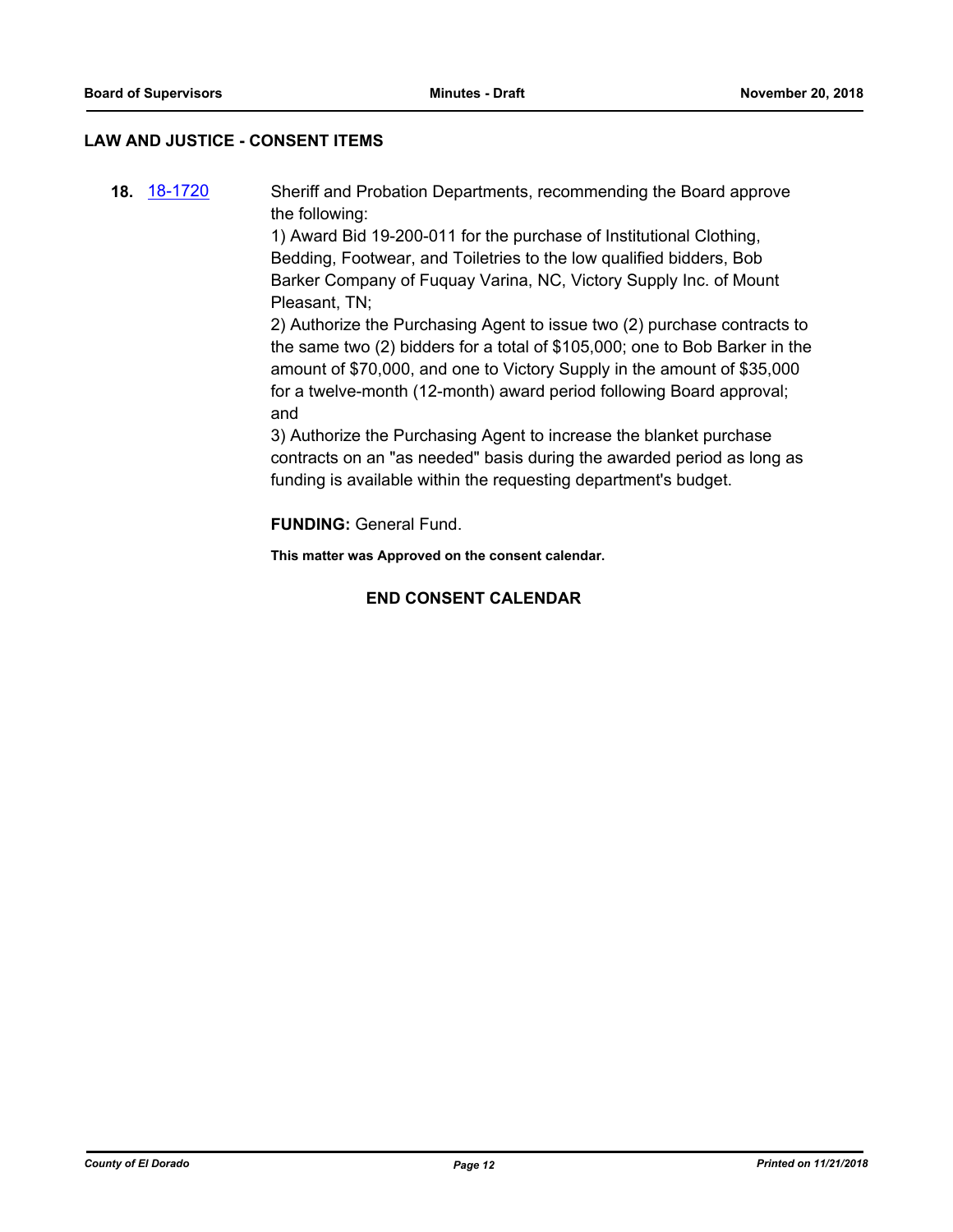#### **DEPARTMENT MATTERS (Items in this category may be called at any time)**

**19.** [18-1556](http://eldorado.legistar.com/gateway.aspx?m=l&id=/matter.aspx?key=24907) Air Quality Management District (AQMD) recommending the Board, acting as the AQMD Board of Directors:

> 1) Receive a presentation on options for a permanent AQMD office including:

a) The Sheriff's Civil Annex space in the lower level of Building A currently occupied by the Sheriff's Fiscal Division staff, estimated cost \$511,000, which includes the addition of 36 new parking spots;

b) A building to be constructed on County property adjacent to Building C on Fairlane Court, estimated cost \$1,563,407;

c) A building to be constructed on County property adjacent to the Library on Fair Lane, estimated cost \$1,500,000;

d) A refurbished modular building to be located on County property adjacent to the Library on Fair Lane, estimated cost \$510,000;

e) A renovated County owned office building at 525 Main Street, estimated cost \$875,000;

f) A renovated County owned office building at 515 Main Street, estimated cost \$710,000;

2) Select Option A, the Building A lower level space, as the preferred option;

3) Direct AQMD to work with CAO Facilities to establish the office; and 4) Approve and authorize the Air Pollution Control Officer to expend required AQMD funding by transferring funds to Facilities and executing contracts pending approval from County Counsel and Risk Management that do not exceed the total amount estimated for the project. (Est. Time: 20 Min.)

**FUNDING:** 60% Permit Revenues, 33% State Surcharge Fees and 7% State Subvention.

*Public Comment: K. Payne*

**A motion was made by Supervisor Veerkamp, seconded by Supervisor Frentzen to:**

**1) Approve Option A for use of the Sheriff's Civil Annex space in the lower level of Building A;**

**2) Direct AQMD to work with CAO Facilities to establish the office space; 3) Approve and authorize the Air Pollution Control Officer to expend required AQMD funding by transferring funds to Facilities and executing contracts pending approval from County Counsel and Risk Management that do not exceed the total amount estimated for the project.**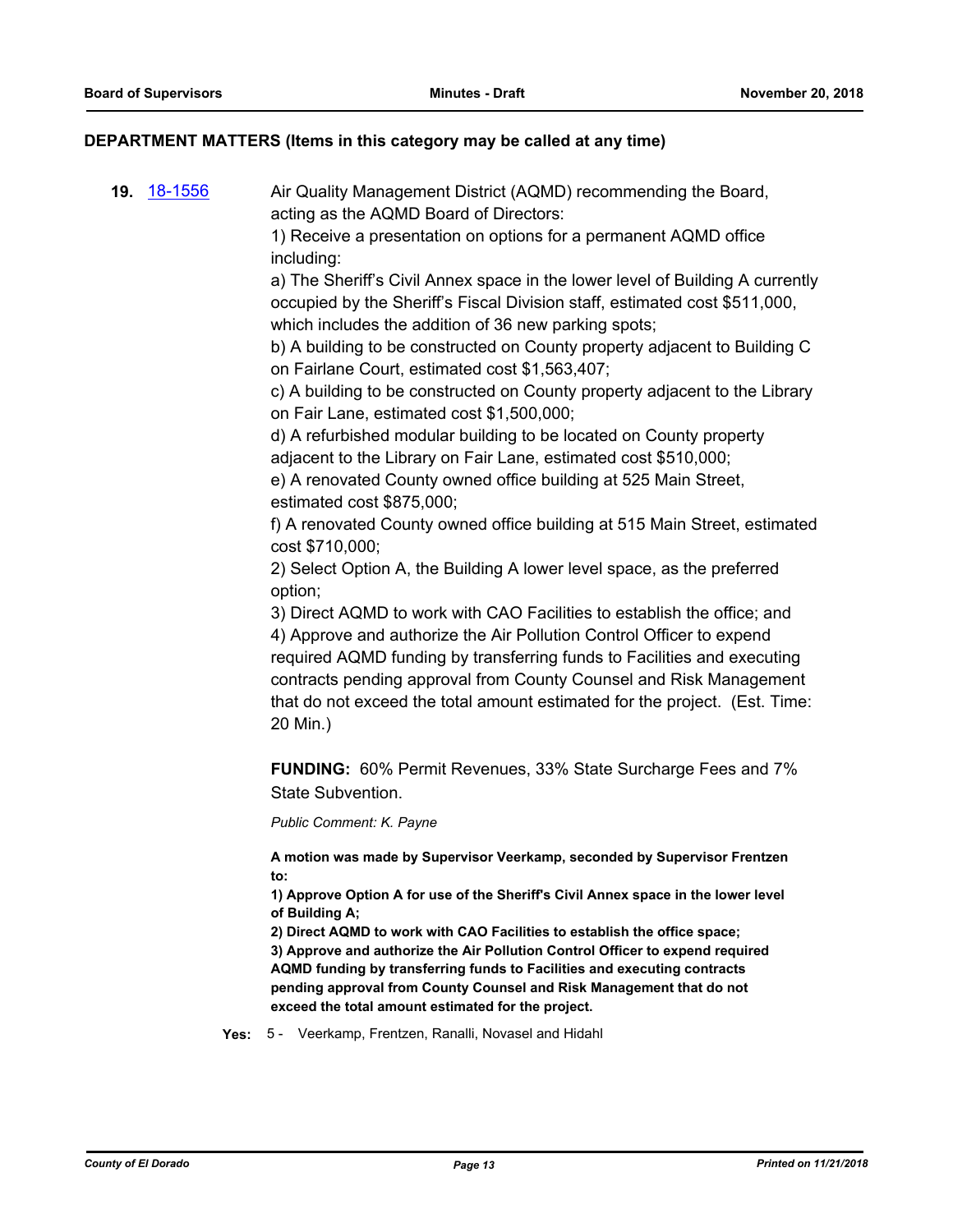**20.** [18-1425](http://eldorado.legistar.com/gateway.aspx?m=l&id=/matter.aspx?key=24777) Agriculture Department recommending the Board consider providing direction to staff, pursuant to Board Policy A-3, to proceed with establishing an ordinance that supports an Agricultural Conservation Easement Program. (Est. Time: 15 Min.)

> **FUNDING:** Voluntary easement donations by property owners requesting General Plan amendments or rezones from agricultural to non-agricultural zones, voluntary donations, grants.

*Public Comment: D. Zalinski, L. Brent-Bumb*

**A motion was made by Supevisor Novasel, seconded by Supervisor Ranalli to Approve this matter.**

- **Yes:** 5 Veerkamp, Frentzen, Ranalli, Novasel and Hidahl
- **21.** [18-1797](http://eldorado.legistar.com/gateway.aspx?m=l&id=/matter.aspx?key=25148) Community Development Services, Department of Transportation, recommending the Board approve and authorize the Chair to sign a budget transfer reducing the General Fund designation for Road Improvements (designated fund balance) by \$686,606 and increasing the operating transfer out to the Department of Transportation by the same amount to allow for a General Fund contribution to the Road Fund for expenses incurred in Fiscal Year 2017-18 to repair roads that were damaged during the 2017 winter storms. (4/5 vote required to approve the budget transfer) (Est. Time: 15 Min.)

#### **FUNDING:** General Fund.

*Public Comment:*

**A motion was made by Supervisor Veerkamp, seconded by Supervisor Hidahl to Approve this matter.**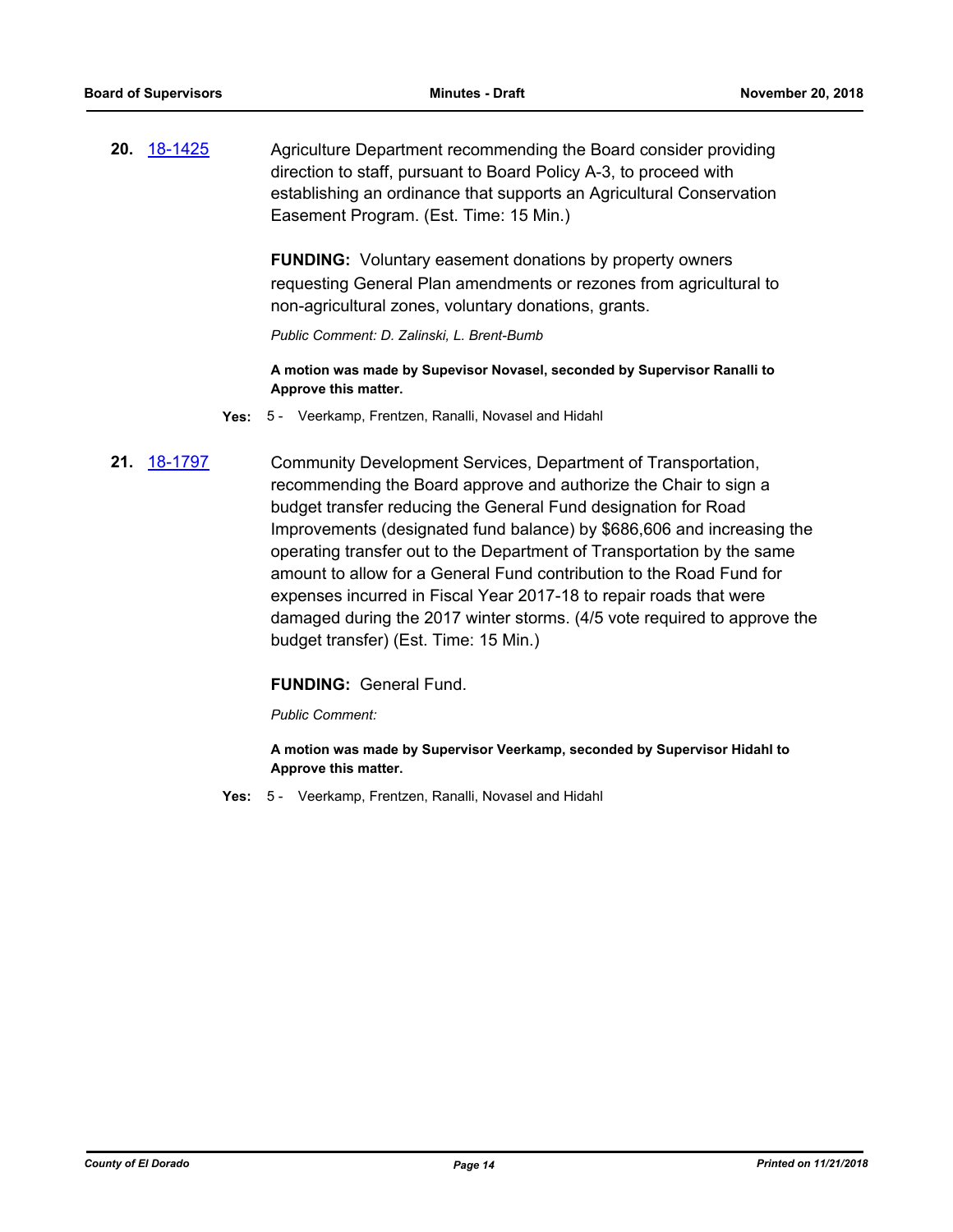#### **10:30 A.M. - TIME ALLOCATION**

**22.** [18-1601](http://eldorado.legistar.com/gateway.aspx?m=l&id=/matter.aspx?key=24952) Chief Administrative Office recommending the Board receive a presentation from Jody Franklin of the El Dorado County Chamber of Commerce - Visitor's Authority on activities completed for Fiscal Year 2017-18. (Est. Time: 30 Min.)

#### **FUNDING:** N/A

*Public Comment: K. Payne, T. Kayes, D. Zalenski*

**Received and filed.**

#### **11:00 A.M. - TIME ALLOCATION**

- **23.** [18-1763](http://eldorado.legistar.com/gateway.aspx?m=l&id=/matter.aspx?key=25114) Community Development Services, Planning and Building Department, recommending the Board: 1) Receive a presentation on the County's Implementation Plans to comply with the State of California Trash Policy; 2) Endorse staff's recommended Track 2 strategy to demonstrate full trash capture equivalency for both the West Slope and the Lake Tahoe Basin to comply with the Trash Policy; and 3) Direct staff to send the required submittals to the State Water Resources Control Board and the Lahontan Regional Water Quality Control Board by December 1, 2018. (Est. Time: 30 Min.) **FUNDING:** Garbage Franchise Fees, National Pollutant Discharge Elimination System - General Fund and Road Fund. *Public Comment: T. Kayes.* **A motion was made by Supervisor Hidahl, seconded by Supervisor Ranalli to Approve this matter.**
	- **Yes:** 5 Veerkamp, Frentzen, Ranalli, Novasel and Hidahl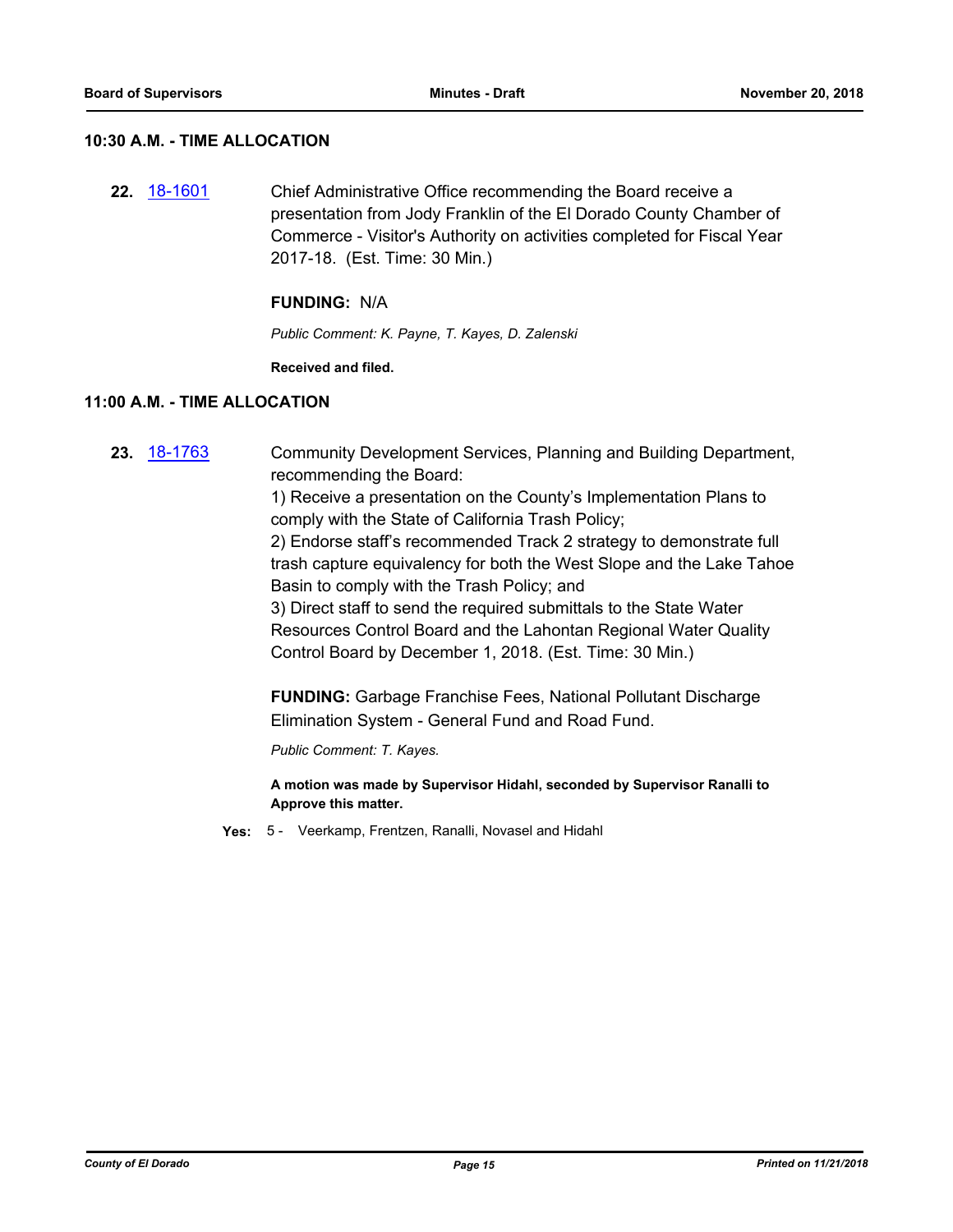#### **1:00 P.M. - TIME ALLOCATION**

**24.** [18-1767](http://eldorado.legistar.com/gateway.aspx?m=l&id=/matter.aspx?key=25118) Chief Administrative Office recommending the Board consider and approve amendments to the Fiscal Year 2018-2019 Adopted Budget to incorporate recommended uses for General Fund fund balance carried over from Fiscal Year 2017-2018, to incorporate various non-policy related adjustments to reflect information that arose following the approval of the Recommended Budget, and approve Amendment 1 to the Fixed Asset listing. A 4/5 vote is required to approve the Budget Amendments. (Est. Time: 2 Hr.)

**FUNDING:** County-wide Budget; General Fund fund balance; ACO Fund.

**A motion was made by Supervisor Veerkamp, seconded by Supervisor Novasel to approve amendments to the Fiscal Year 2018-2019 Adopted Budget to incorporate recommended uses for General Fund fund balance carried over from Fiscal Year 2017-2018, to incorporate various non-policy related adjustments to reflect information that arose following the approval of the Recommended Budget and approve Amendment 1 to the Fixed Asset listing.**

- **Yes:** 5 Veerkamp, Frentzen, Ranalli, Novasel and Hidahl
- **25.** [18-1802](http://eldorado.legistar.com/gateway.aspx?m=l&id=/matter.aspx?key=25153) Chief Administrative Office recommending the Board approve the Fiscal Year 2019-2020 Master Budget Calendar and appoint two members to the Fiscal Year 2019-2020 Budget Ad Hoc Committee. (Est. Time: 15 Min.)

**A motion was made by Supevisor Frentzen, seconded by Supervisor Veerkamp to approve this matter and appoint Supervisors Novasel and Hidahl to the Budget Ad Hoc Committeee for Fiscal Year 2019-2020.**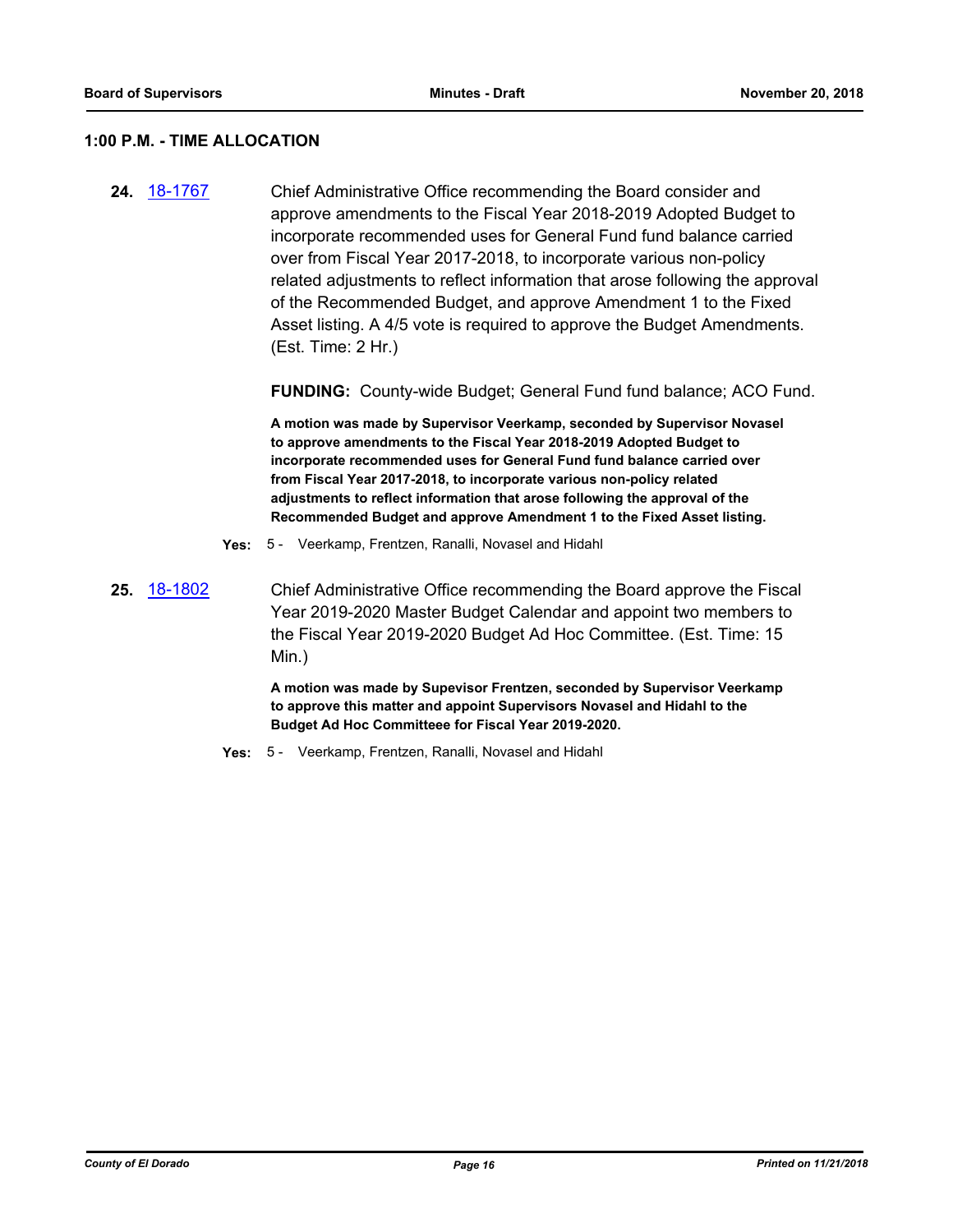#### **ITEMS TO/FROM SUPERVISORS**

| Supervisor Novasel reported on the following:<br>Tahoe Regional Planning Agency and Tahoe Transit Authority Environmental<br>Impact Report for Tahoe revitalization project.<br>Attending the California State Association of Counties annual meeting in San<br>Diego next week. |  |
|----------------------------------------------------------------------------------------------------------------------------------------------------------------------------------------------------------------------------------------------------------------------------------|--|
| Supervisor Veerkamp reported on the following:<br>El Dorado Water and Power Authority and Water Agency meetings.<br>South Fork of the American River (SOFAR) meeting regarding public awareness<br>during fire situations.                                                       |  |
| City of Placerville 2 by 2 meeting.                                                                                                                                                                                                                                              |  |
| Sacramento Area Council of Governments meeting.                                                                                                                                                                                                                                  |  |
| 8 Members of Sacramento Area Council of Governments that were not<br>reelected.                                                                                                                                                                                                  |  |
| CalTrans employees who lost their homes in Paradise.                                                                                                                                                                                                                             |  |
| Apple Hill Farm pilot program internal meeting.                                                                                                                                                                                                                                  |  |
| New employee orientation.                                                                                                                                                                                                                                                        |  |
| <b>Meeting with LAFCO.</b>                                                                                                                                                                                                                                                       |  |
| Wishes everyone a Happy Thanksgiving.                                                                                                                                                                                                                                            |  |
| <b>Supervisor Frentzen reported on the following:</b>                                                                                                                                                                                                                            |  |
| Human Rights Commission meeting.                                                                                                                                                                                                                                                 |  |
| El Dorado Water and Power Authority and Water Agency meetings.                                                                                                                                                                                                                   |  |
| LAFCO meeting.                                                                                                                                                                                                                                                                   |  |
| Supervisor Hidahl reported on the following:<br>El Dorado Hills Advisory Committee meeting.<br>El Dorado Water and Power Authority and Water Agency meetings.                                                                                                                    |  |
| Assemblymember Kiley regarding fire related matters.                                                                                                                                                                                                                             |  |
| El Dorado Hills Fire Advisory Board meeting on December 14th 11:00-12:00 at<br>Station 89.                                                                                                                                                                                       |  |
| Recognized the work of the Commission on Aging.                                                                                                                                                                                                                                  |  |
| Juvenile Detention Facility luncheon.                                                                                                                                                                                                                                            |  |
| Supervisor Ranalli reported on the following:                                                                                                                                                                                                                                    |  |
| El Dorado Water and Power Authority and Water Agency meetings.<br>Thanked the citizens and employees of El Dorado County who have volunteered                                                                                                                                    |  |
| time and resources to supporting victims of the Camp Fire.                                                                                                                                                                                                                       |  |
|                                                                                                                                                                                                                                                                                  |  |
| <b>CAO Don Ashton reported on the following:</b>                                                                                                                                                                                                                                 |  |
| County staff who are supporting the victims of the Camp Fire.                                                                                                                                                                                                                    |  |
| Attending California State Association of Counties in San Diego next week.                                                                                                                                                                                                       |  |
| El Dorado Law Contract figure was incorrect in the staff report, a memo will be                                                                                                                                                                                                  |  |
| attached to the agenda item which was approved by the Board on June 20, 2017<br>(File 17-0641).                                                                                                                                                                                  |  |
| Sacramento Area Council of Governments regional managers association                                                                                                                                                                                                             |  |
| meeting.<br>California Economic Summit last week.                                                                                                                                                                                                                                |  |
| Stakeholder meeting regarding housing scheduled for January 25, 2019.                                                                                                                                                                                                            |  |
|                                                                                                                                                                                                                                                                                  |  |

**CAO UPDATE**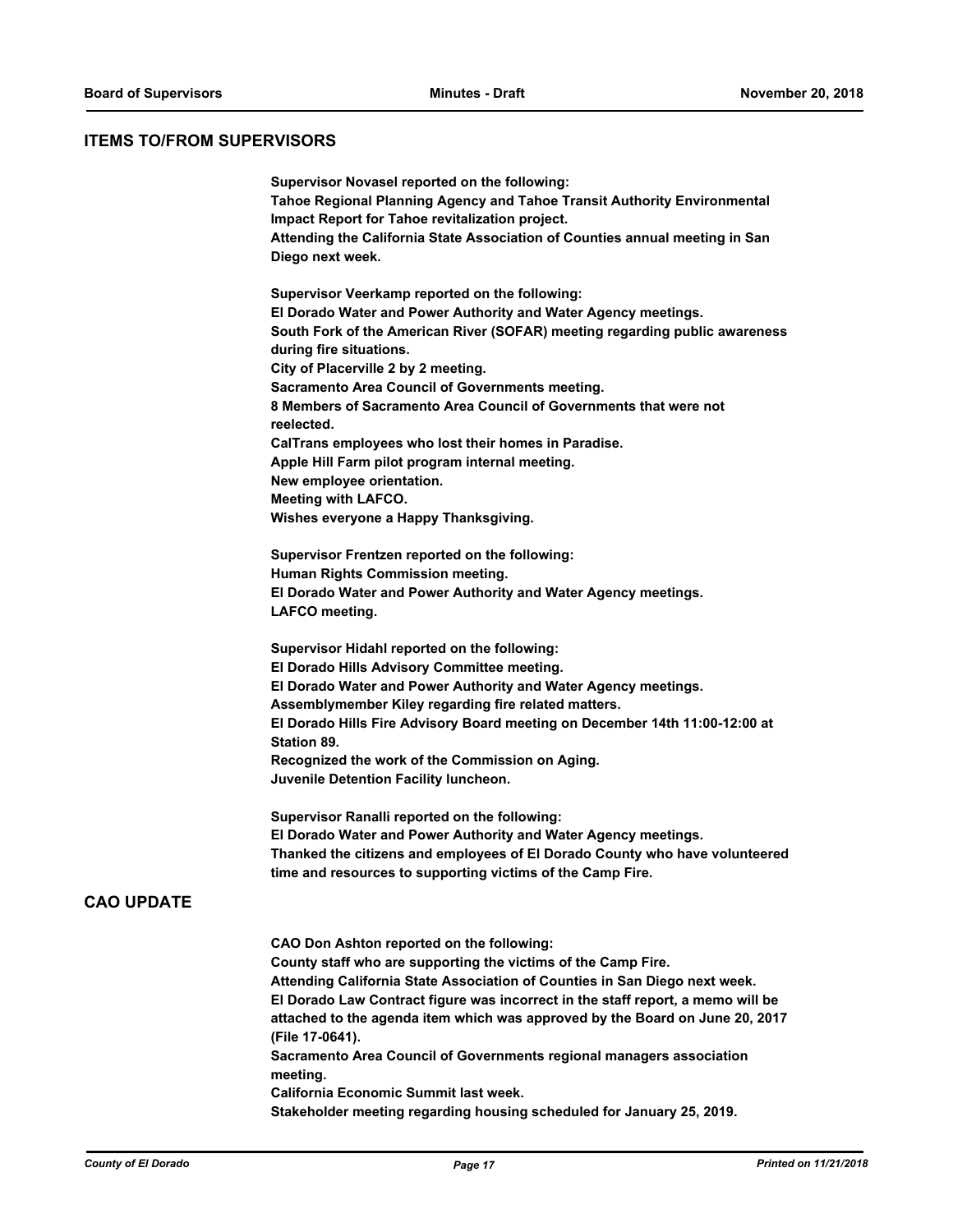[18-1846](http://eldorado.legistar.com/gateway.aspx?m=l&id=/matter.aspx?key=25196) CAO UPDATE (See Attachment)

## **ADJOURNED AT 3:15 P.M.**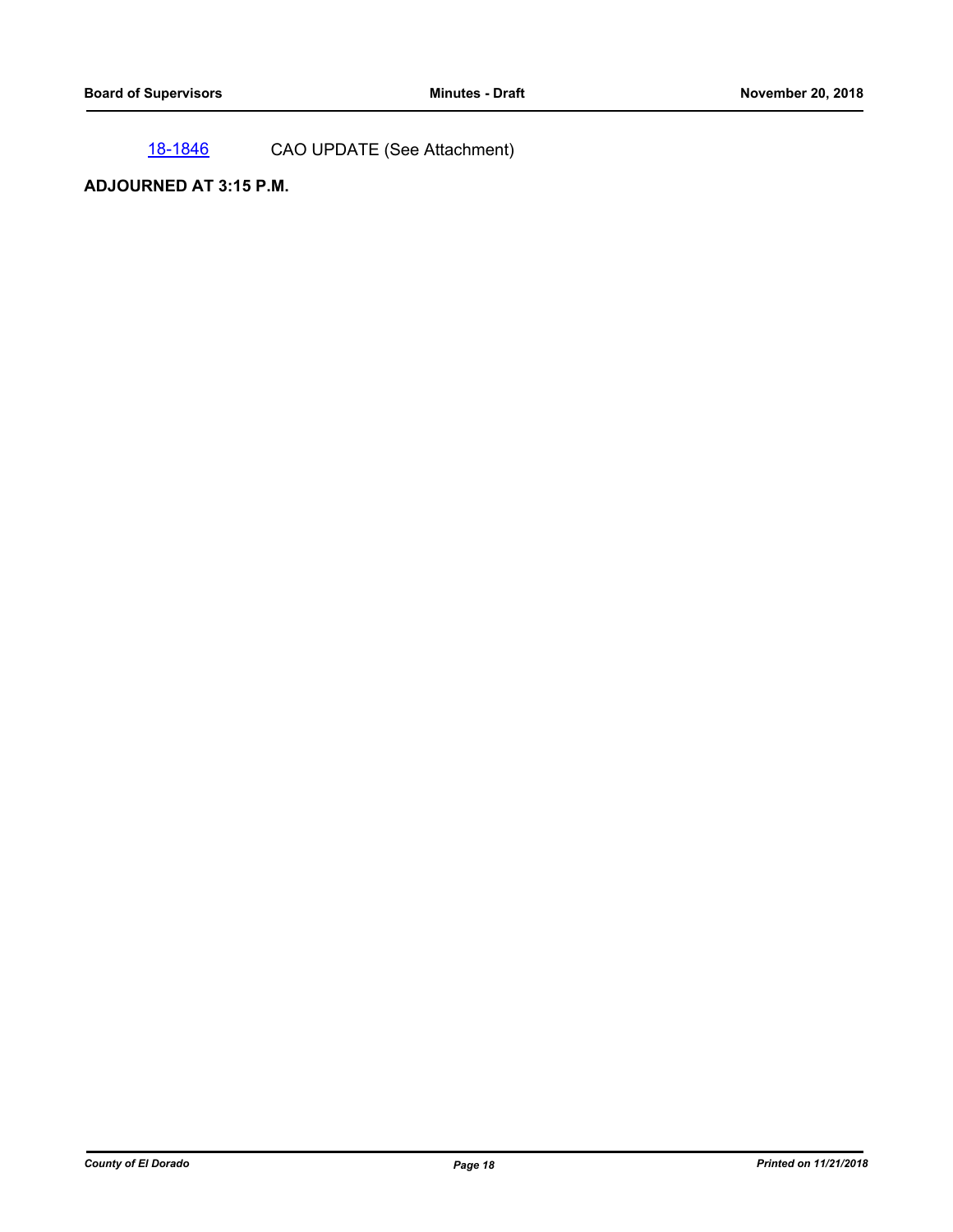## **CLOSED SESSION**

|     | <b>26.</b> 18-1682 | Conference with Legal Counsel - Initiation of Litigation pursuant to<br>Government Code Section 54956.9(d)(4). Number of potential cases: (1).<br>(Est. Time: 15 Min.) (Cont. 11/13/18, Item 35)                                                                                                                             |
|-----|--------------------|------------------------------------------------------------------------------------------------------------------------------------------------------------------------------------------------------------------------------------------------------------------------------------------------------------------------------|
|     |                    | No Action Reported. All five Supervisors participated.                                                                                                                                                                                                                                                                       |
| 27. | 18-1808            | <b>Conference with Legal Counsel - Significant Exposure to Litigation</b><br>pursuant to Government Code Section 54956.9(d)(2). Number of potential<br>cases: (1). (Est. Time: 20 Min.) (Cont. 11/13/18, Item 44)                                                                                                            |
|     |                    | No Action Reported. All five Supervisors participated.                                                                                                                                                                                                                                                                       |
|     | <b>28.</b> 18-1815 | <b>Conference with Legal Counsel - Significant Exposure to Litigation</b><br>pursuant to Government Code Section 54956.9(d)(2). Number of<br>potential cases: (1). (Est. Time: 20 Min.)                                                                                                                                      |
|     |                    | This matter was continued off calendar upon adoption of the agenda.                                                                                                                                                                                                                                                          |
| 29. | <u>18-1820</u>     | <b>Conference with Legal Counsel - Existing Litigation pursuant to</b><br>Government Code Section 54956.9(d)(1). Title: Thomas Austin and Helen<br>Austin v. the County of El Dorado, and Does 1 through 50, El Dorado<br>County Superior Court Case No. PC20150633. Number of potential<br>cases: (1). (Est. Time: 10 Min.) |

**By unanimous vote, the Board authorized a filing for a petition for extraordinary writ in the matter of Austin v. the County of El Dorado.**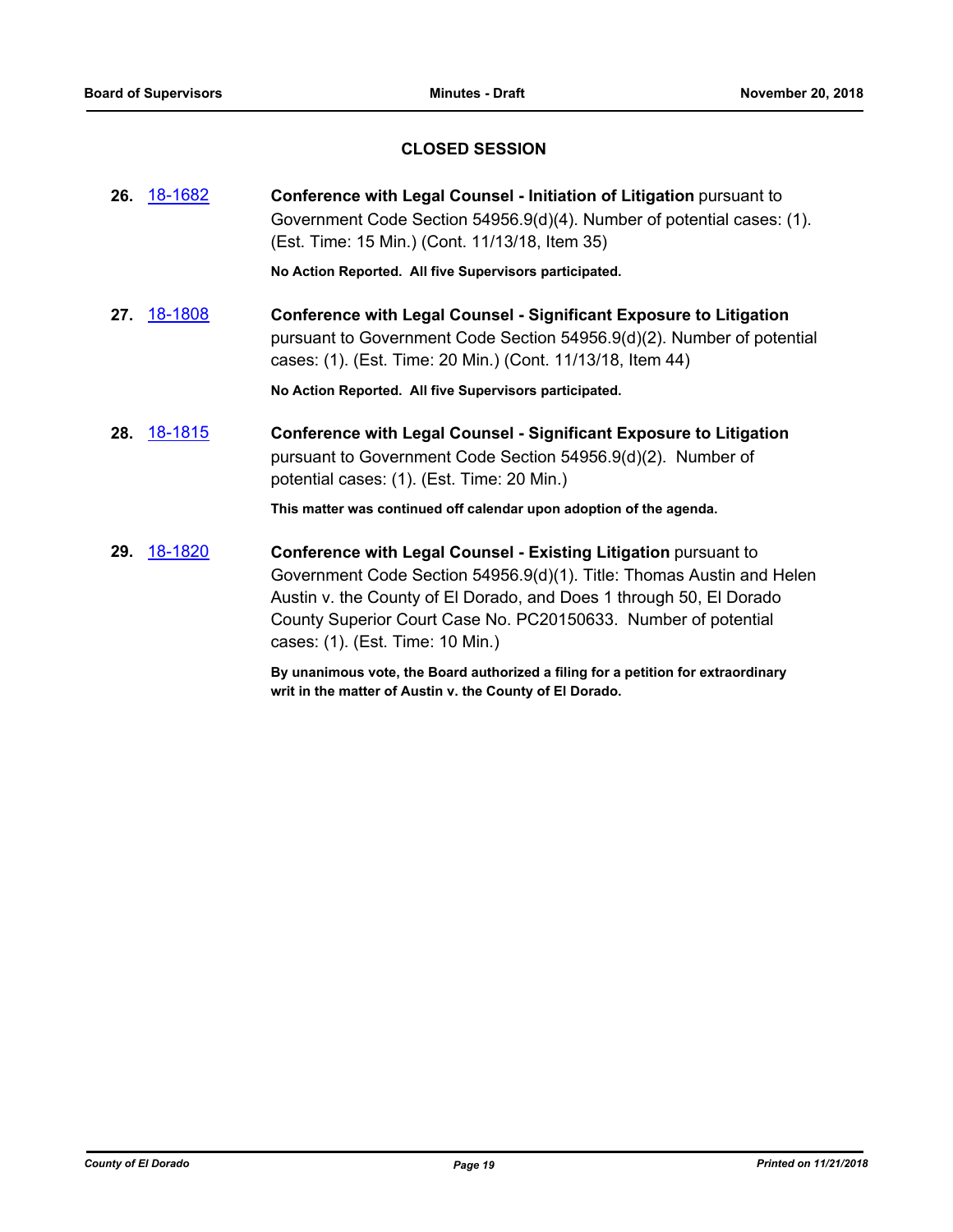On August 19, 2003, the Board adopted the following protocol: It is a requirement that all speakers, County staff and the public, when approaching the podium to make a visual presentation to the Board of Supervisors, must provide the Clerk with the appropriate number of hard copies of the presentation for Board members and the audience.